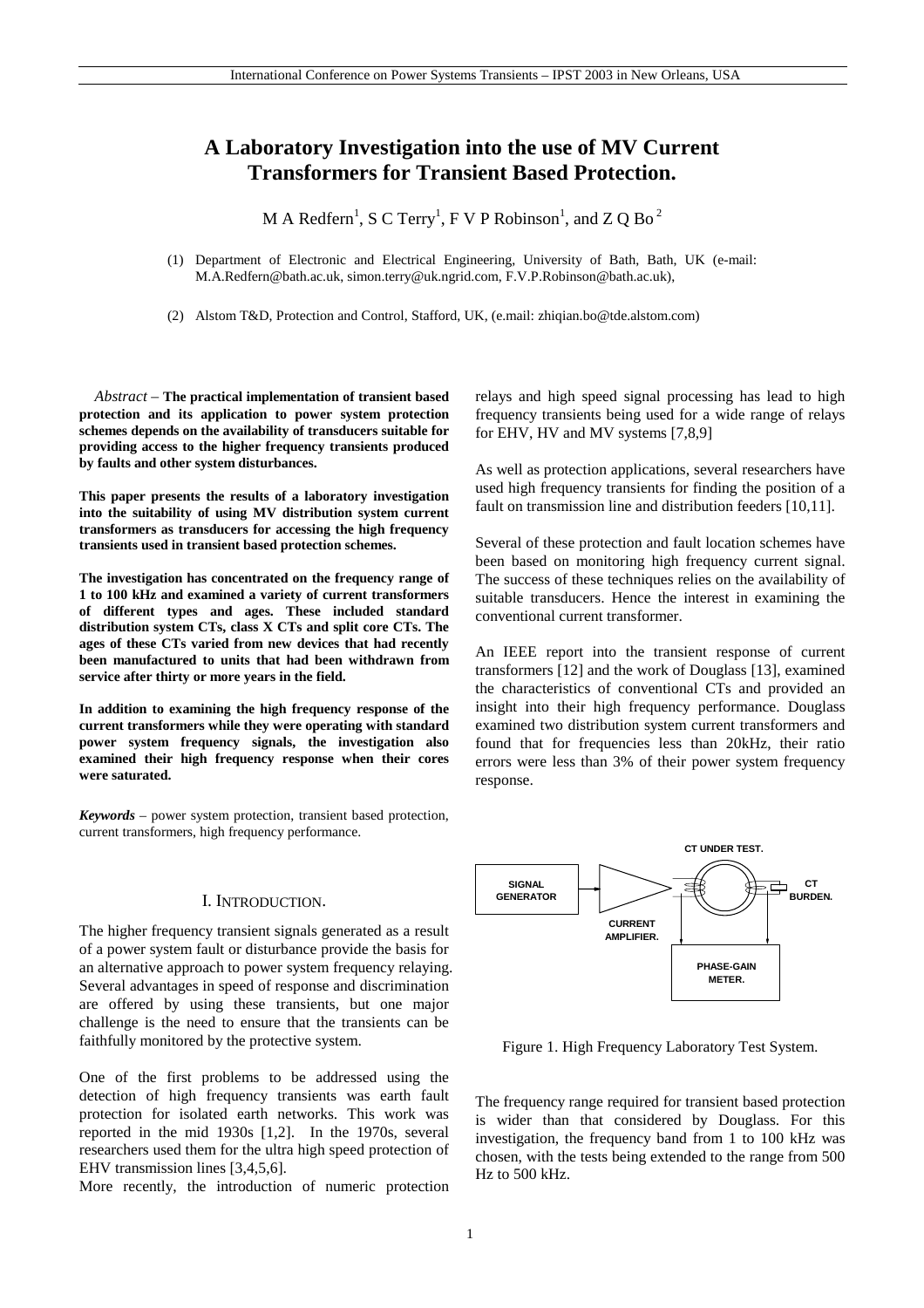# II. LABORATORY TESTS.

The laboratory tests used the experimental scheme as shown in figure 1. A signal generator and high fidelity amplifier were used to provide the current to an input winding, wound around the CT core. One of the standard output windings of the CT was used to provide the output current to a burden circuit. A high precision phase-gain meter was used to measure the magnitude and phase displacement errors between the primary and secondary current signals. From these the Ratio Correction Factor, RCF, and the Phase Error were measured.

The operating range of the experimental system was from 500 Hz to 500 kHz, ensuring that the results were accurate in the range of interest.

Resistive burdens were used to avoid the complications of reactive burdens and high frequency attenuation in the load circuit.

The potential problems of capacitive coupling were minimized by including earthed screens between the primary and secondary windings. These screens were designed to ensure that they did not introduce a shorted turn into the system. These measures, together with the careful layout of the test equipment and associated wiring, were used to avoid parasitic coupling so that the tests would only reflect the current transformer action between the primary and secondary CT circuits.

# III. TEST RESULTS.

A selection of distribution system current transformers were characterized including new transformers which had not been used in service and others which had only recently been removed from the system after many years of service. The units tested included, 5P5, 5P10, dual secondary 5P10, a selection of class X CTs with a variety of knee point voltages, solid core earth fault passage indicator CT and split core earth fault passage indicator CT.

The tests on the split core CTs were of particular interest since these could be fitted to an existing installation without disrupting that installation. These units could therefore be used for field investigations into the operation of future designs of transient based protection for distribution network applications.

## *A. 5P5 CT.*

The results from the tests on an 11kV, 1200/5A , 5P5 distribution current transformer are shown in figures 2 and 3. For these tests, the CT's output winding was loaded with a 1.0 ohm resistive burden and the two tests shown were conducted at 2.82 and 7.96 AT respectively.

The measurements of the Ratio Correction Factor against frequency are shown in figure 2 and reveal a virtually flat response from 1 to 100 kHz. The deviations were limited to less than 5 percent. The Phase Error results are shown in figure 3, and reveal a falling characteristic as the frequency rises. At 1 kHz, the phase error was approximately 7 degrees. This fell to zero at approximately 5 kHz, and to nearly – 2 degrees at 100 kHz.



Figure 2. Ratio Correction Factor Vs Frequency for an 11kV, 5P5, 1200/5 Current Transformer.





Figure 3. Phase Error Vs Frequency for an 11kV, 5P5, 1200/5 Current Transformer.



Figure 4. Ratio Correction Factor Vs Frequency for an 11kV, 5P5, 1200/5 CT. with a 10 ohm Burden.

The Ratio Correction Factor measurements for a similar test but using a 10 ohm resistive burden are shown in figure 4. These are similar to those with a 1 ohm burden, however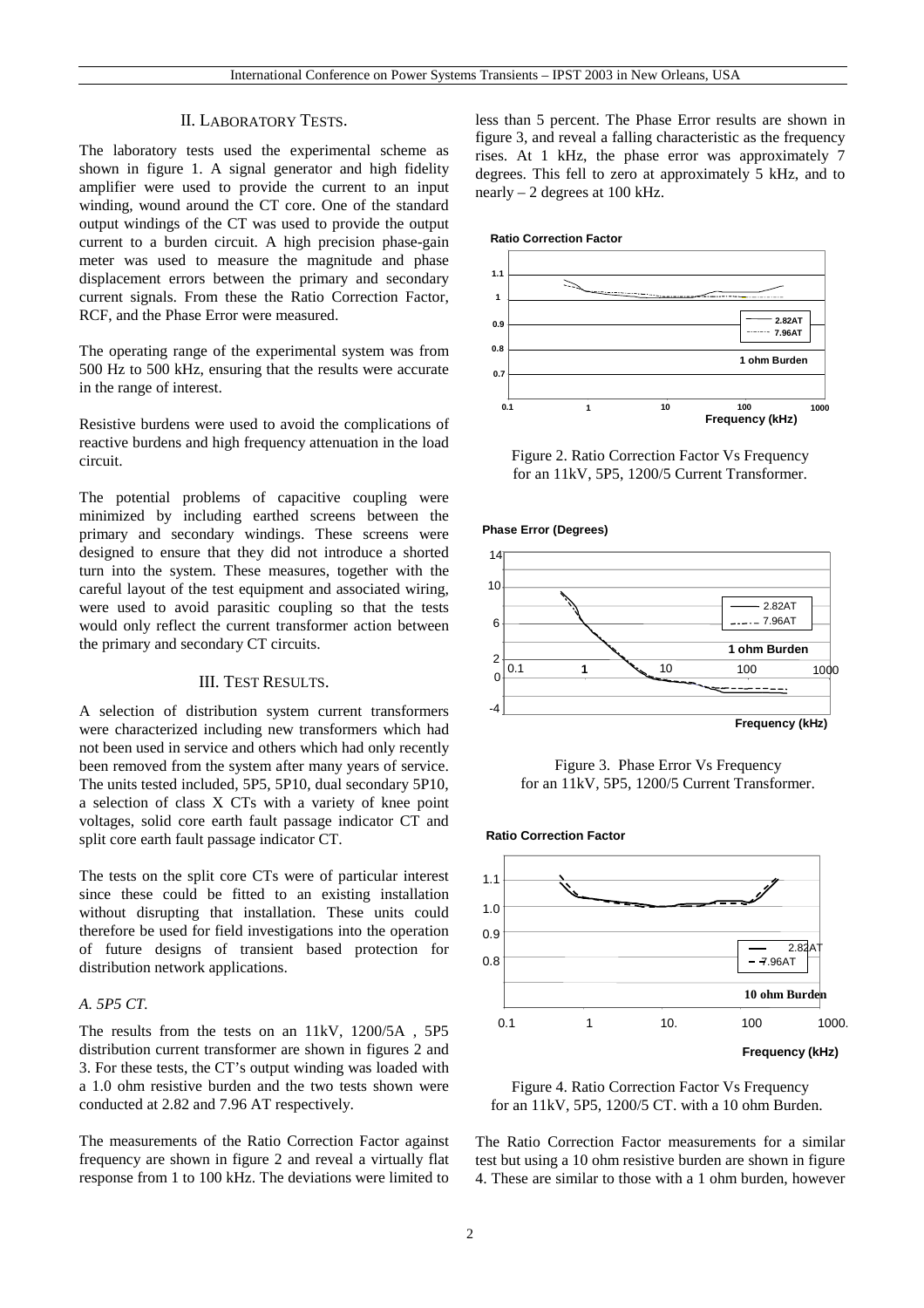for frequencies above 100 kHz, there was a marked increase in the errors. These were in the order of 10 percent at 500 kHz.

## *B. 5P10 Dual Secondary CT.*

A similar series of tests were conducted on a 5P10 dual secondary current transformer. For this test, the output of one of the secondary windings was used for the characterization and the other one was short circuited. The results are presented in figures 5 and 6.



Figure 5. Ratio Correction Factor Vs Frequency Current Transformer 5P10 Dual Secondary.



Figure 6. Phase Error Vs Frequency Current Transformer 5P10 Dual Secondary.

The Ratio Correction Factor results above 1 kHz demonstrated a virtually perfect transformation. Below 1kHz, the errors rose with lower frequencies. The Phase Errors, were shown to be within 1 degree above 5 kHz, and these too rose as the frequency was reduced. Other tests using a 10 ohm burden produced similar results, but with ratio errors within 5 percent and similarly low phase errors above 10 kHz.

## *C. 800/1 A Class X CT.*

This class X current transformer was chosen since it had the largest core of the samples available for test and hence the greatest amount of iron. It also had the highest knee point voltage and the lowest losses. The transformer's knee point voltage was 191 V.

The measurements of the Ratio Correction Factor and the Phase Errors with respect to frequency are shown in figures 7 and 8 respectively.



Figure 7. Ratio Correction Factor Vs Frequency Current Transformer Class X 800/1 191 V knee point.



Figure 8. Phase Error Vs Frequency Current Transformer Class X 800/1 191 V knee point.

The measurements for the Ratio Correction Factor were found to be within approximately 5 percent over the frequency range from 1 to 500 kHz. This error was virtually constant over this range, demonstrating the repeatability of the result. The Phase Errors fell as the frequency rose, falling from  $+6$  degrees at 1 kHz to  $-5$ degrees at 100 kHz.

#### *D. Solid Core Earth Fault Passage Indicator (EFPI) CT.*

The unit tested was an 11kV device. It had a larger core than the standard distribution system current transformers, but it only had 55 secondary turns.

The Ratio Correction Factor measurements for this current transformer are shown in figure 9 and reveal a similar response but more variable characteristics than the standard distribution current transformers. The errors were about 5 percent at 1 kHz falling to 1 percent at 100 kHz.

The Phase Error measurements are shown in figure 10 and again reveal a similar response to the distribution current transformers. At 1kHz, the errors were 8 degrees and these fell to between zero and –1 degrees at 100 kHz.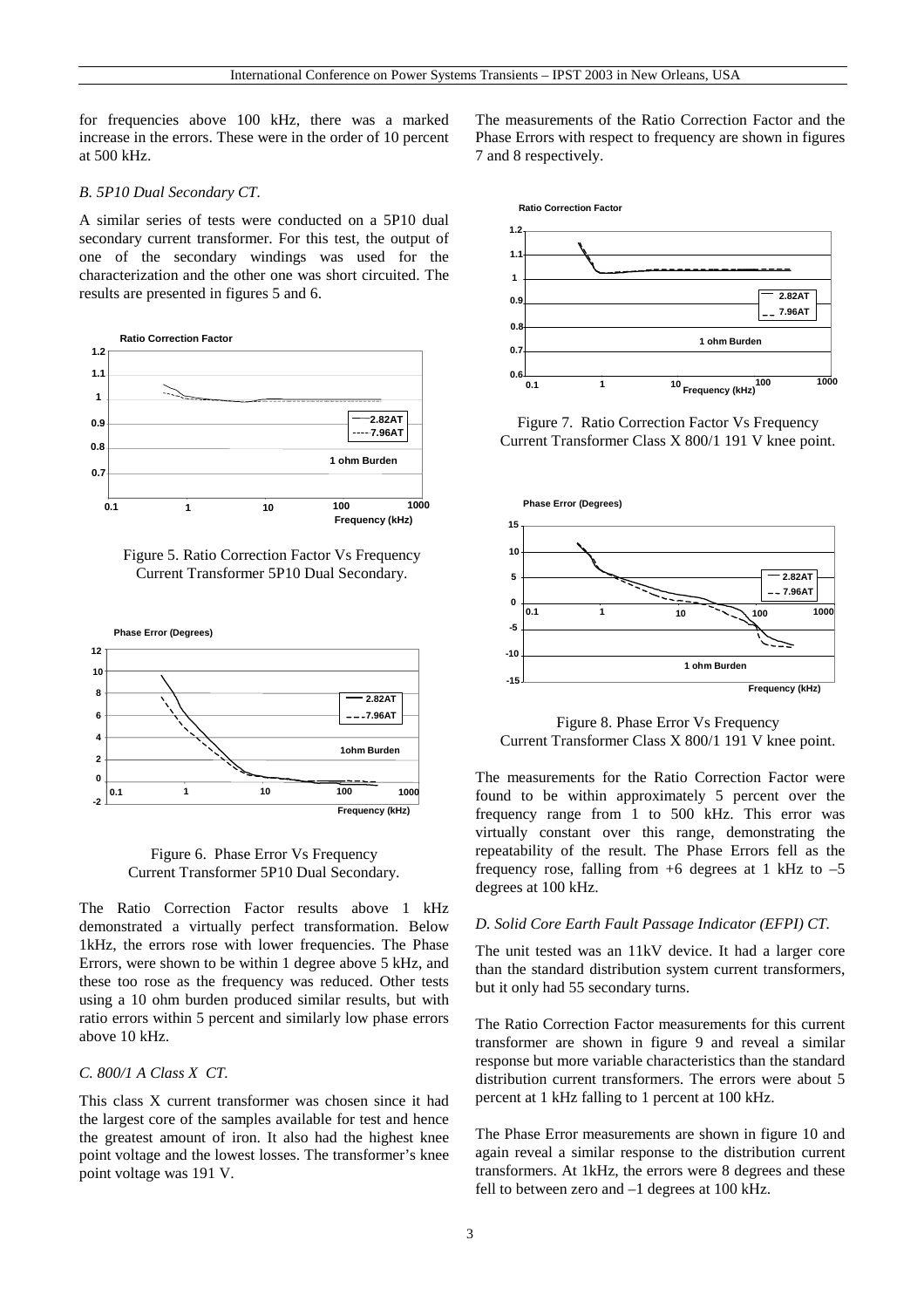These results suggested that the construction of the transformer and in particular the distribution of the secondary windings had a significant effect on the high frequency characteristics of the current transformer.



Figure 9. Ratio Correction Factor Vs Frequency Solid Core EFPI Current Transformer.



Figure 10. Phase Error Vs Frequency Solid Core EFPI Current Transformer.

# *E. Split Core Earth Fault Passage Indicator (EFPI) CT.*

A split core earth fault passage indicator current transformer was tested since this would be the type of transformer used for any field tests to investigate the levels and propagation of high frequency transients on a distribution network.

The unit tested had a similar specification to the solid core earth fault passage current transformer above. It was also designed for operation on 11kV systems and had 55 secondary turns.

Both the measurements for the Ratio Correction Factor and the Phase Errors were found to be larger than for the solid core unit. The ratio errors, as shown in figure 11, were within 1 percent at 1 kHz but rose to 15 percent at 100 kHz. The phase errors, shown in figure 12, fell as the frequency was increased. At 1 kHz the error was +8 degrees and at 100 kHz they were -8 degrees. At 5 kHz, the phase errors

were virtually zero.



Figure 11. Ratio Correction Factor Vs Frequency Split Core EFPI Current Transformer.



Figure 12. Phase Error Vs Frequency Split Core EFPI Current Transformer.



Figure 13 Ratio Correction Factor Vs Frequency Split Core EFPI Current Transformer with 10 ohm Burden.

Increasing the burden to 10 ohms had a more marked effect with this current transformer. The ratio errors were increased across the band, with errors of nearly 30 percent at 1 kHz and 20 percent at 100 kHz. The lowest errors were approximately 15 percent over the frequency range of 8 to 80 kHz. These results are shown in figure 13.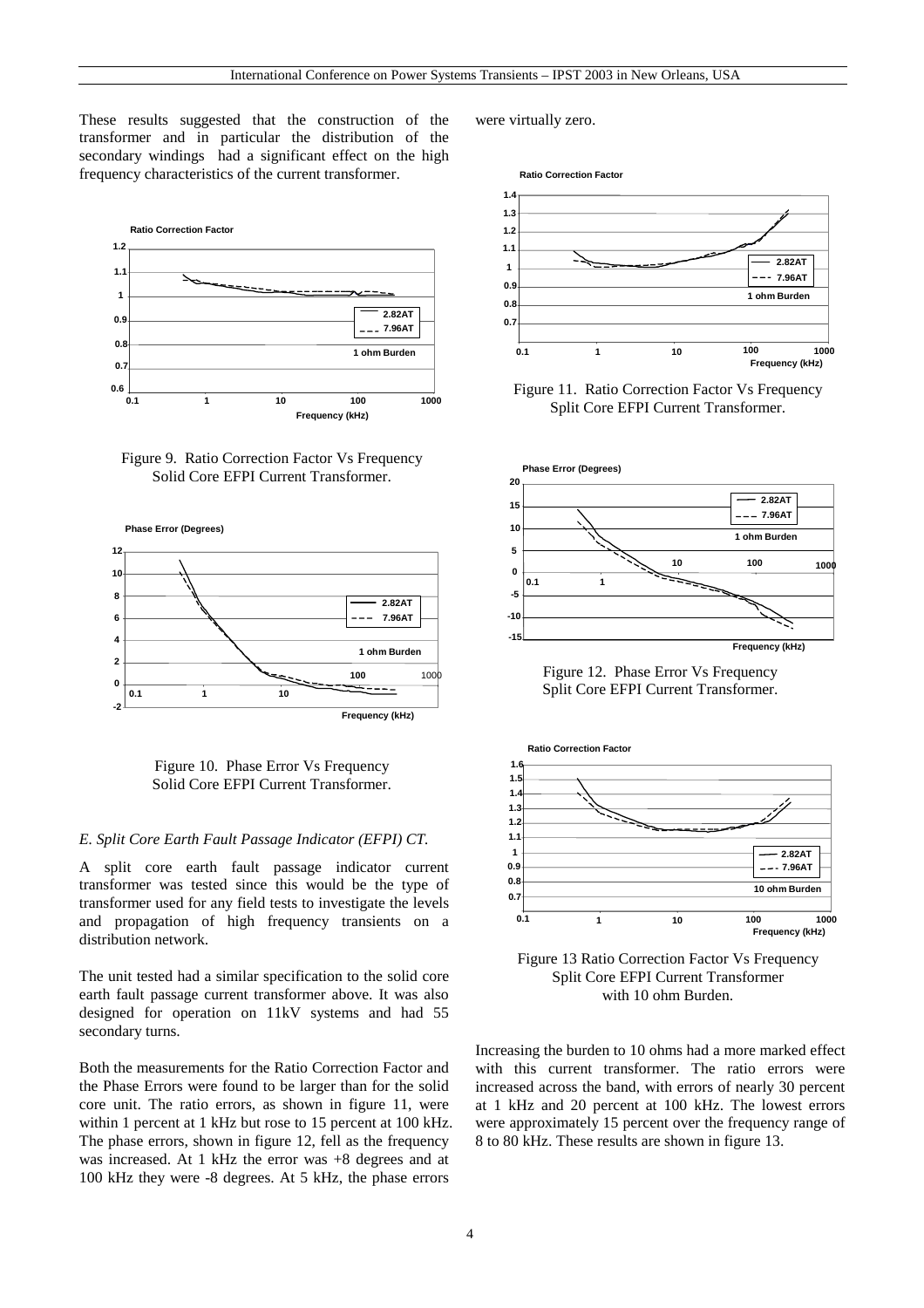## *F. Saturated Core Tests.*

An investigation into the effects of a saturated core on the high frequency characteristics of the current transformer were carried out by adding an additional winding and injecting dc current. Tests using high values of ac currents were found to be unsatisfactory due to the high currents required to ensure saturation and the need to separate the periods of saturation and non-saturation.

For mechanical reasons, the split core earth fault passage indicator current transformer was used for these tests and the results are shown in figures 14 and 15.

Figure 14 shows the Ratio Correction Factor characteristics and reveal that for frequencies above 7 kHz, core saturation had little effect on the transformation accuracy of the current transformer. However for frequencies lower than that, there was progressively higher attenuation of the high frequency signals as the frequency was reduced. This produced very high errors at frequencies lower than 1 kHz.



Figure 14. Ratio Correction Factor Vs Frequency Solid Core EFPI Current Transformer with DC Saturation Current.





The phase errors for the saturated core tests are shown in figure 15. At 1 kHz, the phase errors varied from 40 to 70 degrees, depending on the level of saturation, and reduced to virtually zero as the frequency rose to above 100 kHz. Above 7 kHz, they were within 20 degrees.

Continuing Douglass's analysis, these results support the suggestion that at higher frequencies, skin effects concentrate the magnetic fluxes into the surface of the core. Therefore as the frequency rises, core saturation has a reduced effect on the transformer action. At higher frequencies, in excess of 100 kHz, capacitive action have a greater effect reducing the effectiveness of the transformer.

#### VI. CONCLUSIONS

The characterization of the high frequency characteristics of a selection of distribution system current transformers has revealed that over the range from 1 to 100 kHz, they can provide a suitable interface for transient based protection. The standard protection current transformers, the class X transformers and the solid core earth fault passage indicator transformer have all been found to have reasonable ratio and phase errors at these frequencies.

Current transformer saturation has been shown to degrade the transformer action, but this was found to be restricted to frequencies lower than 7 kHz in the unit tested. Since all of the current transformers tested revealed similar characteristics, this type of response would be expected for the other distribution current transformers.

The characterization of the split core earth fault passage indicator current transformer revealed that the ratio and phase errors were greater than those for the solid core equivalent. However, with the prudent choice of the current transformer's burden and the frequency range used by the protection technique, these units could also provide an acceptable interface for detecting high frequency current transients.

The results support the viability of using conventional current transformers for the basis of transient based protection of distribution networks. Even in situations where the current transformers are liable to saturate, the higher frequency primary signals can be accurately reproduced in the secondary circuits.

#### ACKNOWLEDGMENTS

The authors are pleased to acknowledge the help and encouragement provided by London Power Networks, 24seven Utilities, Western Power Distribution, Alstom T&D Protection and Control, Hathaway Systems and UMIST in undertaking this project.

## **REFERENCES**

[1] F Geise, "Erdschlussmelder mit Anregesperre." Siemens Zeitschrift, Vol. 15, 1935.